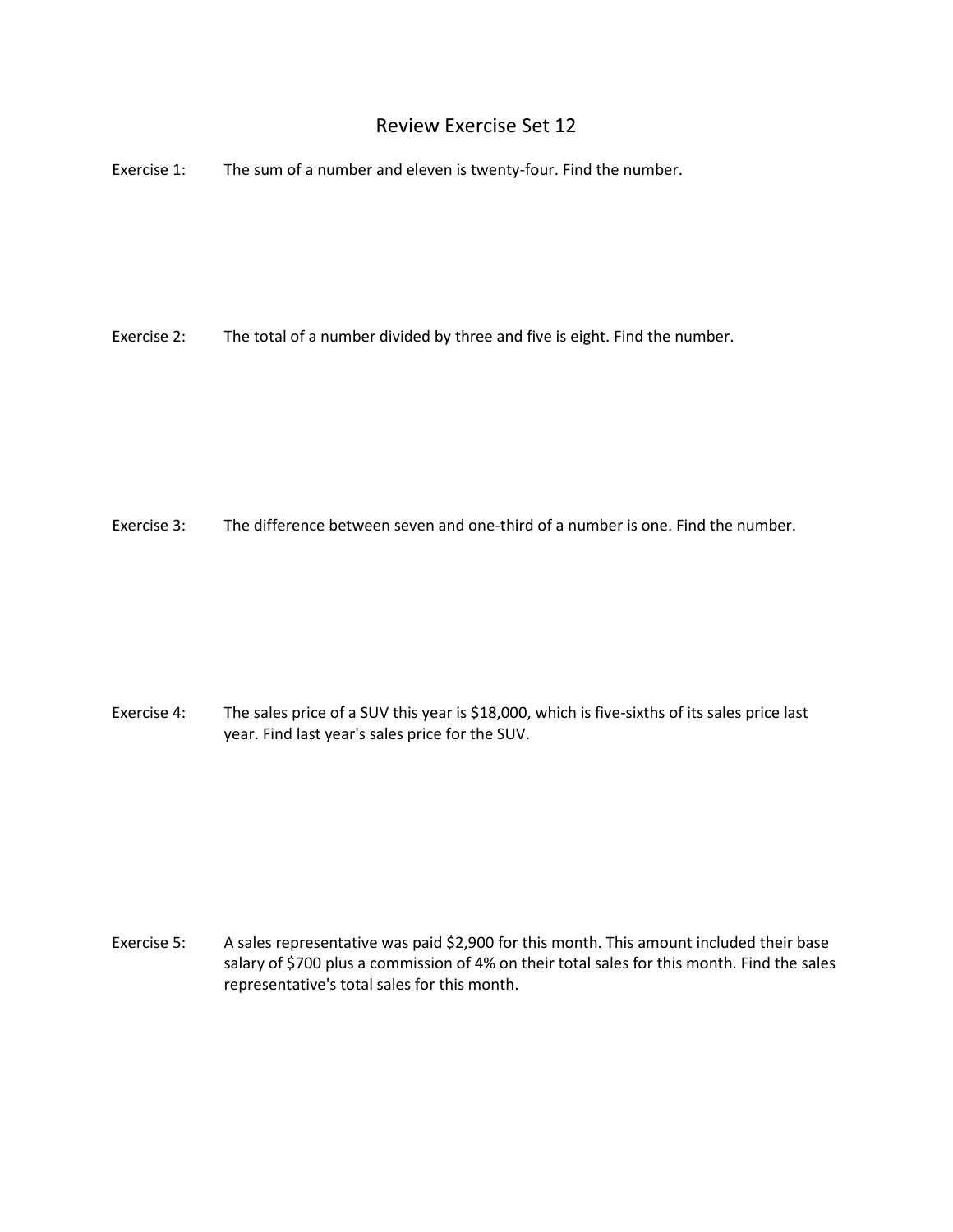## Review Exercise Set 12 Answer Key

Exercise 1: The sum of a number and eleven is twenty-four. Find the number.

x = a number  $x + 11 = 24$  $x + 11 - 11 = 24 - 11$ **x = 13**

Exercise 2: The total of a number divided by three and five is eight. Find the number.

 $x = a$  number  $(x \div 3) + 5 = 8$  $(x \div 3) + 5 - 5 = 8 - 5$  $(x \div 3) = 3$  $3 * (x ÷ 3) = 3 * 3$ **x = 9**

Exercise 3: The difference between seven and one-third of a number is one. Find the number.

x = a number

$$
7 - \frac{1}{3}x = 1
$$
  

$$
7 - 7 - \frac{1}{3}x = 1 - 7
$$
  

$$
-\frac{1}{3}x = -6
$$
  

$$
-3 \times \left(-\frac{1}{3}x\right) = -3 \times \left(-6\right)
$$
  

$$
x = 18
$$